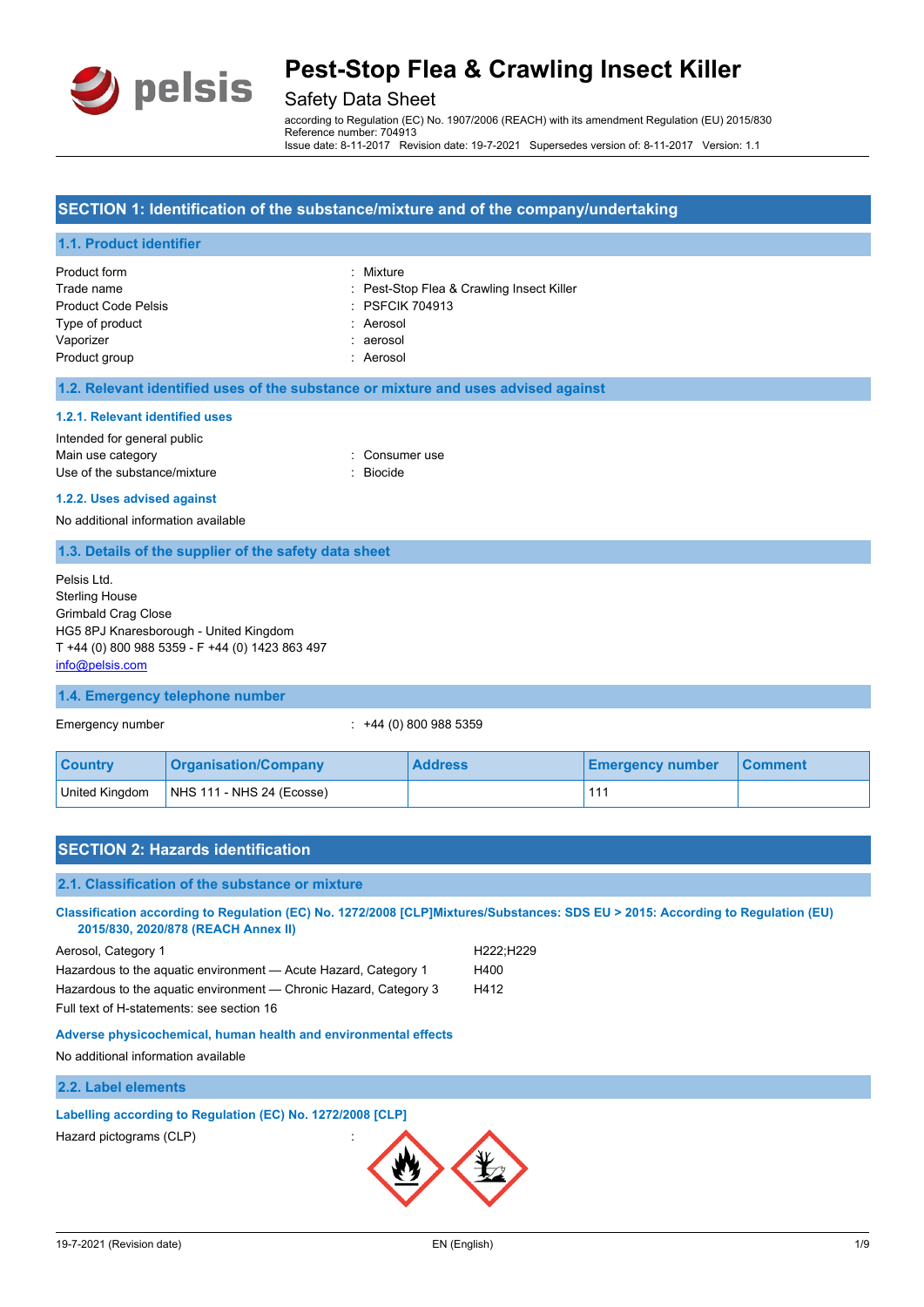## Safety Data Sheet

according to Regulation (EC) No. 1907/2006 (REACH) with its amendment Regulation (EU) 2015/830

|                                | GHS02<br>GHS09                                                                                                  |  |  |  |
|--------------------------------|-----------------------------------------------------------------------------------------------------------------|--|--|--|
| Signal word (CLP)              | : Danger                                                                                                        |  |  |  |
| Hazard statements (CLP)        | : H222 - Extremely flammable aerosol.<br>H229 - Pressurised container: May burst if heated.                     |  |  |  |
|                                |                                                                                                                 |  |  |  |
|                                | H410 - Very toxic to aquatic life with long lasting effects.                                                    |  |  |  |
| Precautionary statements (CLP) | : P102 - Keep out of reach of children.                                                                         |  |  |  |
|                                | P210 - Keep away from heat, hot surfaces, sparks, open flames and other ignition sources.                       |  |  |  |
|                                | No smoking.                                                                                                     |  |  |  |
|                                | P251 - Do not pierce or burn, even after use.                                                                   |  |  |  |
|                                | P273 - Avoid release to the environment.                                                                        |  |  |  |
|                                | P391 - Collect spillage.                                                                                        |  |  |  |
|                                | P410+P412 - Protect from sunlight. Do not expose to temperatures exceeding 50 $^{\circ}$ C, 122<br>$\degree$ F. |  |  |  |
| EUH-statements                 | : EUH401 - To avoid risks to human health and the environment, comply with the instructions                     |  |  |  |
|                                | for use.                                                                                                        |  |  |  |
| Child-resistant fastening      | $:$ Not applicable                                                                                              |  |  |  |
| Tactile warning                | : Not applicable                                                                                                |  |  |  |
| 2.3. Other hazards             |                                                                                                                 |  |  |  |

No additional information available

### **SECTION 3: Composition/information on ingredients**

### **3.1. Substances**

#### Not applicable

**3.2. Mixtures**

| $\frac{9}{6}$<br><b>Name</b><br><b>Product identifier</b>                                                                   |          | <b>Classification according to</b><br><b>Regulation (EC) No. 1272/2008</b>             |
|-----------------------------------------------------------------------------------------------------------------------------|----------|----------------------------------------------------------------------------------------|
|                                                                                                                             |          | [CLP]                                                                                  |
| Hydrocarbons C12-C16 isoalkanes <2% aromatics<br>CAS-No.: 64742-47-8<br>EC-No.: 927-676-8<br>REACH-no: 01-2119456377-<br>30 | 26,25    | Asp. Tox. 1, H304                                                                      |
| CAS-No.: 74-98-6<br>propane<br>EC-No.: 200-827-9<br>EC Index-No.: 601-003-00-5<br>REACH-no: 01-2119486944-<br>21            | $5 - 25$ | Flam. Gas 1A, H220<br>Press. Gas (Comp.), H280                                         |
| CAS-No.: 106-97-8<br>butane<br>EC-No.: 203-448-7<br>EC Index-No.: 601-004-00-0<br>REACH-no: 01-2119474691-<br>32            | $5 - 25$ | Flam. Gas 1A, H220<br>Press, Gas                                                       |
| CAS-No.: 75-28-5<br>isobutane<br>EC-No.: 200-857-2<br>EC Index-No.: 601-004-00-0<br>REACH-no: 01-2119485395-<br>27          | $5 - 25$ | Flam. Gas 1A, H220<br>Press. Gas (Comp.), H280                                         |
| Gokilath TG<br>CAS-No.: 39515-40-7<br>EC-No.: 254-484-5                                                                     | 0,3      | Acute Tox. 4 (Oral), H302<br>Aquatic Acute 1, H400 (M=1000)<br>Aquatic Chronic 1, H410 |
| Pralle (Imiprothrin 50%)<br>CAS-No.: 72963-72-5<br>0,1<br>EC-No.: 428-790-6                                                 |          | Acute Tox. 4 (Oral), H302<br>Aquatic Acute 1, H400 (M=10)<br>Aquatic Chronic 1, H410   |

Product subject to CLP Article 1.1.3.7. The disclosure rules of the components is modified in this case.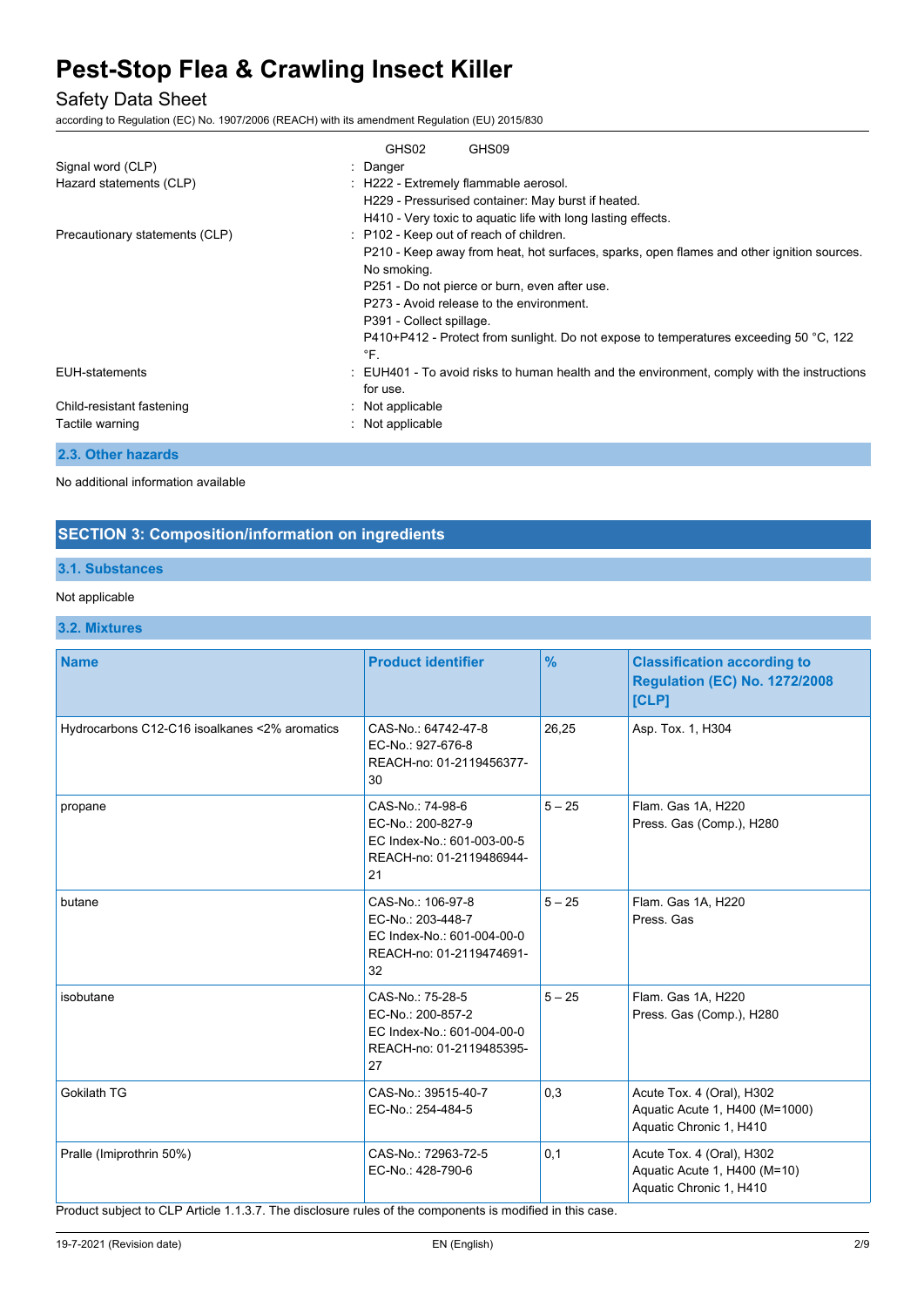## Safety Data Sheet

according to Regulation (EC) No. 1907/2006 (REACH) with its amendment Regulation (EU) 2015/830

Full text of H- and EUH-statements: see section 16

| <b>SECTION 4: First aid measures</b>                                                                                                            |                                                                                                                                                                       |  |  |
|-------------------------------------------------------------------------------------------------------------------------------------------------|-----------------------------------------------------------------------------------------------------------------------------------------------------------------------|--|--|
| 4.1. Description of first aid measures                                                                                                          |                                                                                                                                                                       |  |  |
| First-aid measures after inhalation                                                                                                             | : If breathing is difficult, remove victim to fresh air and keep at rest in a position comfortable<br>for breathing. Get medical advice/attention if you feel unwell. |  |  |
| First-aid measures after skin contact                                                                                                           | : Remove contaminated clothing and wash skin thoroughly with soap and water. If skin<br>irritation or rash occurs: Get medical advice/attention.                      |  |  |
| First-aid measures after eye contact<br>: Rinse immediately with plenty of water for 15 minutes. Seek medical advice if irritation<br>develops. |                                                                                                                                                                       |  |  |
| 4.2. Most important symptoms and effects, both acute and delayed                                                                                |                                                                                                                                                                       |  |  |

No additional information available

**4.3. Indication of any immediate medical attention and special treatment needed**

Treatment is symptomatic and supportive. No specific antidote known.

| <b>SECTION 5: Firefighting measures</b>                        |                                                                                                                        |
|----------------------------------------------------------------|------------------------------------------------------------------------------------------------------------------------|
| 5.1. Extinguishing media                                       |                                                                                                                        |
| Suitable extinguishing media<br>Unsuitable extinguishing media | Water spray. Foam. Dry powder. Carbon dioxide (CO2).<br>: Heavy water stream.                                          |
| 5.2. Special hazards arising from the substance or mixture     |                                                                                                                        |
| <b>Explosion hazard</b>                                        | The heating of the product in closed container may cause an internal pression growth, with<br>fire and explosion risk. |
| Hazardous decomposition products in case of fire               | : On heating/burning: release of harmful gases/vapours e.g.: carbon monoxide - carbon<br>dioxide.                      |
| 5.3. Advice for firefighters                                   |                                                                                                                        |
| Protection during firefighting                                 | : Do not enter fire area without proper protective equipment, including respiratory protection.                        |

| <b>SECTION 6: Accidental release measures</b>                            |                                                                                                            |
|--------------------------------------------------------------------------|------------------------------------------------------------------------------------------------------------|
| 6.1. Personal precautions, protective equipment and emergency procedures |                                                                                                            |
| General measures                                                         | Do not get in eyes, on skin, or on clothing. Remove any possible cause of fire. Gloves are<br>recommended. |
| 6.1.1. For non-emergency personnel                                       |                                                                                                            |
| Protective equipment                                                     | : Concerning personal protective equipment to use, see item 8.                                             |
| 6.1.2. For emergency responders                                          |                                                                                                            |
| Protective equipment                                                     | Concerning personal protective equipment to use, see item 8.                                               |
| <b>6.2. Environmental precautions</b>                                    |                                                                                                            |
| Avoid release to the environment.                                        |                                                                                                            |
| 6.3. Methods and material for containment and cleaning up                |                                                                                                            |
| Methods for cleaning up                                                  | : Contaminated surfaces: clean (treat) with an excess of water.                                            |
| 6.4. Reference to other sections                                         |                                                                                                            |

No additional information available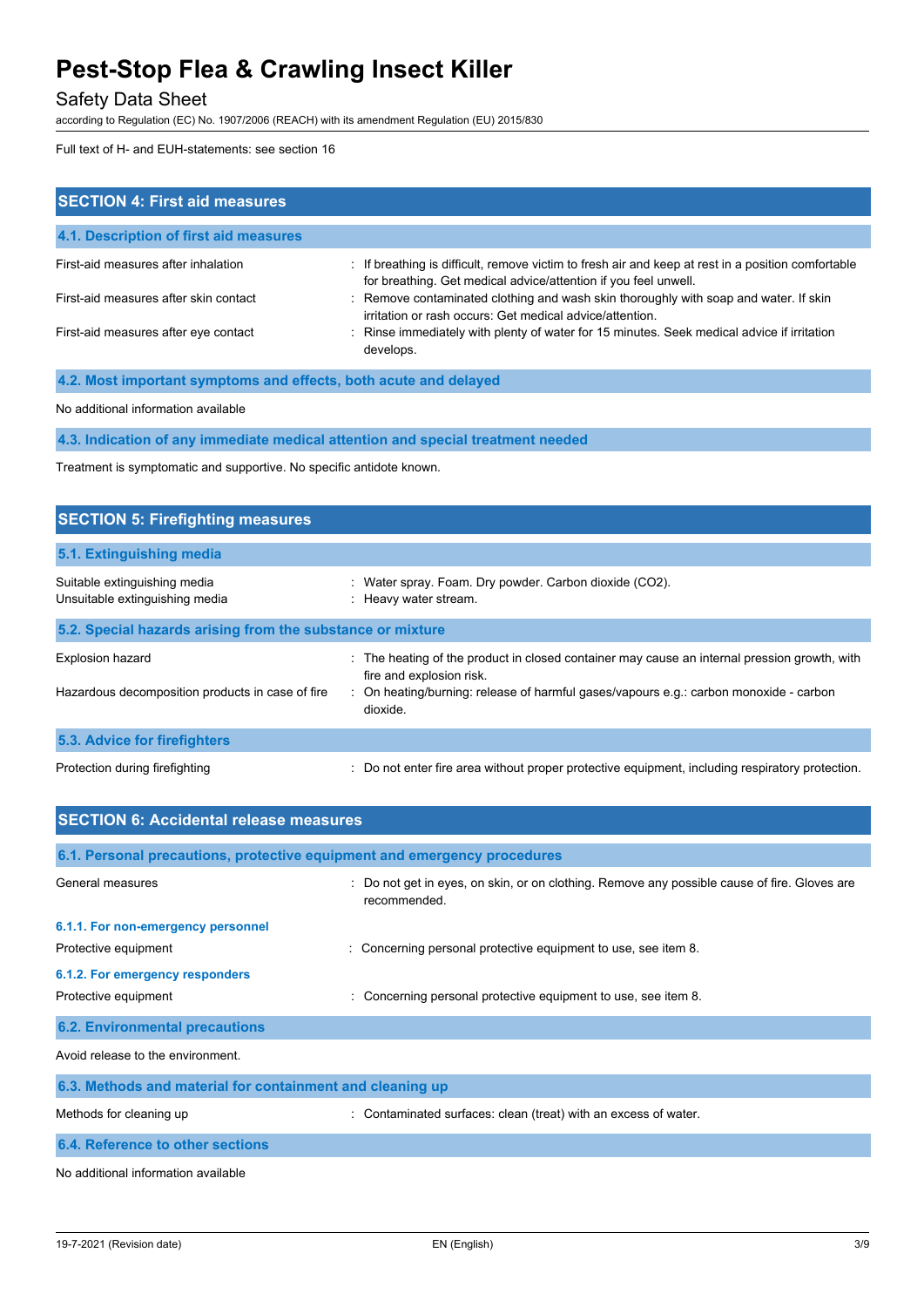### Safety Data Sheet

according to Regulation (EC) No. 1907/2006 (REACH) with its amendment Regulation (EU) 2015/830

| <b>SECTION 7: Handling and storage</b>                            |                                                                                                                                                                                        |  |  |  |
|-------------------------------------------------------------------|----------------------------------------------------------------------------------------------------------------------------------------------------------------------------------------|--|--|--|
| 7.1. Precautions for safe handling                                |                                                                                                                                                                                        |  |  |  |
| Precautions for safe handling                                     | : Avoid contact with skin, eyes and clothes. Pressurized container: protect from sunlight and<br>do not expose to temperatures exceeding 50 °C. Do not pierce or burn, even after use. |  |  |  |
| Hygiene measures                                                  | : Do not eat, drink or smoke when using this product. Wash hands and other exposed areas<br>with mild soap and water before eating, drinking or smoking and when leaving work.         |  |  |  |
| 7.2. Conditions for safe storage, including any incompatibilities |                                                                                                                                                                                        |  |  |  |
| Storage conditions                                                | : Protect from sunlight. Do not expose to temperatures exceeding 50 $^{\circ}$ C/122 $^{\circ}$ F. Keep away                                                                           |  |  |  |

in dry, cool, well-ventilated area.

from heat, hot surfaces, sparks, open flames and other ignition sources. No smoking. Store

#### **7.3. Specific end use(s)**

No additional information available

### **SECTION 8: Exposure controls/personal protection**

#### **8.1. Control parameters**

#### **8.1.1. National occupational exposure and biological limit values**

No additional information available

#### **8.1.2. Recommended monitoring procedures**

No additional information available

#### **8.1.3. Air contaminants formed**

No additional information available

#### **8.1.4. DNEL and PNEC**

No additional information available

#### **8.1.5. Control banding**

No additional information available

#### **8.2. Exposure controls**

#### **8.2.1. Appropriate engineering controls**

No additional information available

#### **8.2.2. Personal protection equipment**

#### **8.2.2.1. Eye and face protection**

**Eye protection:** Not required for normal conditions of use

#### **8.2.2.2. Skin protection**

**Hand protection:** In case of repeated or prolonged contact wear gloves

**Other skin protection Materials for protective clothing:** No special clothing/skin protection equipment is recommended under normal conditions of use

#### **8.2.2.3. Respiratory protection**

**Respiratory protection:** Do not breathe spray

#### **8.2.2.4. Thermal hazards**

No additional information available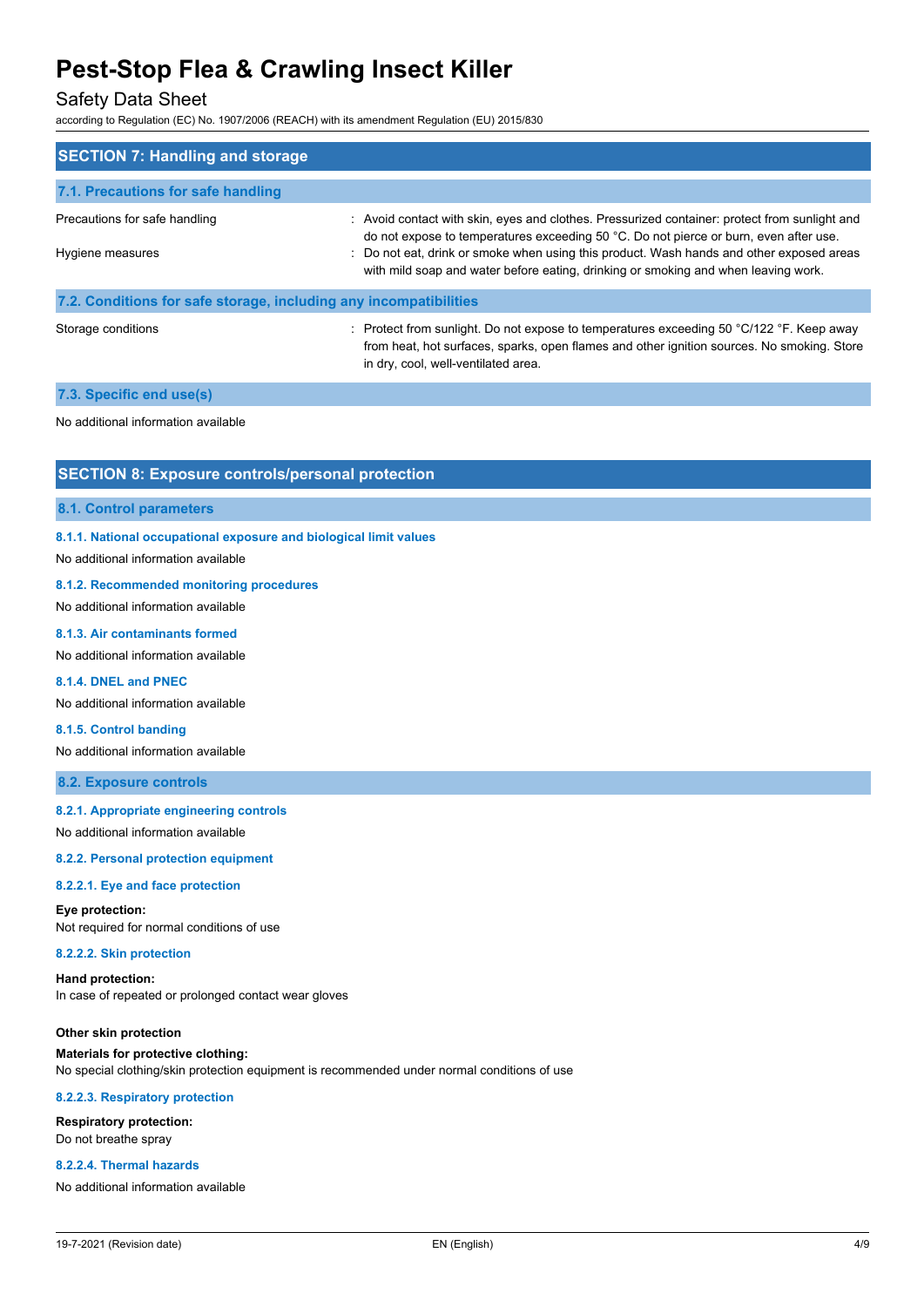## Safety Data Sheet

according to Regulation (EC) No. 1907/2006 (REACH) with its amendment Regulation (EU) 2015/830

#### **8.2.3. Environmental exposure controls**

#### **Environmental exposure controls:**

Avoid release to the environment.

#### **Other information:**

Do not eat, drink or smoke when using this product. Wash hands after use.

### **SECTION 9: Physical and chemical properties**

### **9.1. Information on basic physical and chemical properties**

| Physical state                                  | Liquid                   |
|-------------------------------------------------|--------------------------|
| Colour                                          | Colourless.              |
| Odour                                           | characteristic.          |
| Odour threshold                                 | No data available        |
| рH                                              | No data available        |
| Relative evaporation rate (butylacetate=1)      | No data available        |
| Melting point                                   | No data available        |
| Freezing point                                  | No data available        |
| Boiling point                                   | No data available        |
| Flash point                                     | No data available        |
| Auto-ignition temperature                       | No data available        |
| Decomposition temperature                       | No data available        |
| Flammability (solid, gas)                       | No data available        |
| Vapour pressure                                 | No data available        |
| Relative vapour density at 20 °C                | No data available        |
| Relative density                                | No data available        |
| Density                                         | $0,8$ g/ml               |
| Solubility                                      | No data available        |
| Partition coefficient n-octanol/water (Log Pow) | No data available        |
| Viscosity, kinematic                            | No data available        |
| Viscosity, dynamic                              | No data available        |
| <b>Explosive properties</b>                     | No data available        |
| Oxidising properties                            | No oxidising properties. |
| <b>Explosive limits</b>                         | No data available        |
|                                                 |                          |

#### **9.2. Other information**

No additional information available

## **SECTION 10: Stability and reactivity**

**10.1. Reactivity**

No additional information available

**10.2. Chemical stability**

No additional information available

**10.3. Possibility of hazardous reactions**

No additional information available

**10.4. Conditions to avoid**

Do not expose to temperatures exceeding 50 °C/ 122 °F. Keep away fromheat/open flames/hot surfaces- No smoking.

**10.5. Incompatible materials**

Strong acids. Strong bases. Strong oxidizing agents.

**10.6. Hazardous decomposition products**

On burning: release of carbon monoxide - carbon dioxide.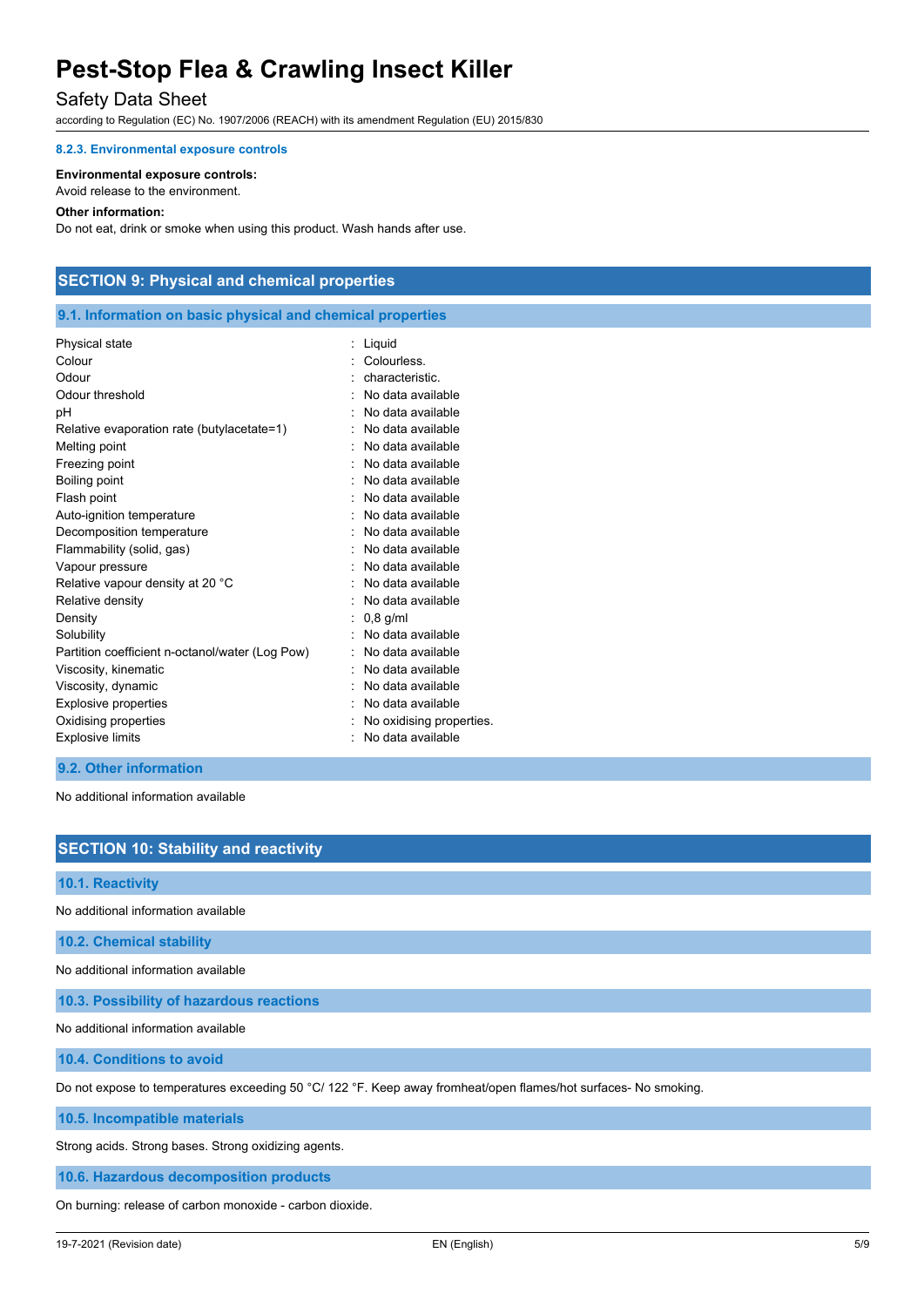## Safety Data Sheet

according to Regulation (EC) No. 1907/2006 (REACH) with its amendment Regulation (EU) 2015/830

| <b>SECTION 11: Toxicological information</b>                                                                                                                                                                                                 |                                                                                                                                                                  |  |
|----------------------------------------------------------------------------------------------------------------------------------------------------------------------------------------------------------------------------------------------|------------------------------------------------------------------------------------------------------------------------------------------------------------------|--|
| 11.1. Information on toxicological effects                                                                                                                                                                                                   |                                                                                                                                                                  |  |
| Acute toxicity (oral)<br>Acute toxicity (dermal)<br>Acute toxicity (inhalation)<br>Additional information                                                                                                                                    | Not classified<br>Not classified<br>Not classified<br>: Chronic toxicity: Not carcinogenic, mutagenic Not, Not teratogenic                                       |  |
| <b>Pest-Stop Flea &amp; Crawling Insect Killer</b>                                                                                                                                                                                           |                                                                                                                                                                  |  |
| LD50 oral rat                                                                                                                                                                                                                                | > 2000 mg/kg                                                                                                                                                     |  |
| propane (74-98-6)                                                                                                                                                                                                                            |                                                                                                                                                                  |  |
| LC50 Inhalation - Rat                                                                                                                                                                                                                        | > 10 mg/l/4h                                                                                                                                                     |  |
| <b>Gokilath TG (39515-40-7)</b>                                                                                                                                                                                                              |                                                                                                                                                                  |  |
| LD50 oral rat                                                                                                                                                                                                                                | 188 - 220 mg/kg                                                                                                                                                  |  |
| LD50 dermal rat                                                                                                                                                                                                                              | > 2000 mg/kg                                                                                                                                                     |  |
| Pralle (Imiprothrin 50%) (72963-72-5)                                                                                                                                                                                                        |                                                                                                                                                                  |  |
| LD50 oral rat                                                                                                                                                                                                                                | > 2400 mg/kg                                                                                                                                                     |  |
| LD50 dermal rat                                                                                                                                                                                                                              | > 2000 mg/kg                                                                                                                                                     |  |
| LC50 Inhalation - Rat                                                                                                                                                                                                                        | $> 2,81$ mg/l/4h                                                                                                                                                 |  |
| LD50, oral, mouse                                                                                                                                                                                                                            | mg/kg                                                                                                                                                            |  |
| Skin corrosion/irritation<br>Serious eye damage/irritation<br>Respiratory or skin sensitisation<br>Germ cell mutagenicity<br>Carcinogenicity<br>Reproductive toxicity<br>STOT-single exposure<br>STOT-repeated exposure<br>Aspiration hazard | Not classified<br>Not classified<br>Not classified<br>Not classified<br>Not classified<br>Not classified<br>Not classified<br>Not classified<br>: Not classified |  |
| <b>Pest-Stop Flea &amp; Crawling Insect Killer</b>                                                                                                                                                                                           |                                                                                                                                                                  |  |
| Vaporizer                                                                                                                                                                                                                                    | aerosol                                                                                                                                                          |  |

| <b>SECTION 12: Ecological information</b>                                                                                                        |                                                                                                                         |  |
|--------------------------------------------------------------------------------------------------------------------------------------------------|-------------------------------------------------------------------------------------------------------------------------|--|
| 12.1. Toxicity                                                                                                                                   |                                                                                                                         |  |
| Ecology - general<br>Hazardous to the aquatic environment, short-term<br>(acute)<br>Hazardous to the aquatic environment, long-term<br>(chronic) | $:$ Toxic to fauna.<br>$\therefore$ Very toxic to aquatic life.<br>: Harmful to aquatic life with long lasting effects. |  |
| <b>Gokilath TG (39515-40-7)</b>                                                                                                                  |                                                                                                                         |  |
| LC50 - Fish [1]                                                                                                                                  | 0,00037 mg/l 96 hours                                                                                                   |  |
| EC50 - Crustacea [1]                                                                                                                             | 0,0012 mg/l 48 hours                                                                                                    |  |
| ErC50 algae                                                                                                                                      | 0,014 mg/l 72 hours                                                                                                     |  |
| Pralle (Imiprothrin 50%) (72963-72-5)                                                                                                            |                                                                                                                         |  |
| LC50 - Fish [1]                                                                                                                                  | 0,076 Onchorhynchus mykiss                                                                                              |  |
| EC50 - Crustacea [1]                                                                                                                             | $0,102$ mg/l                                                                                                            |  |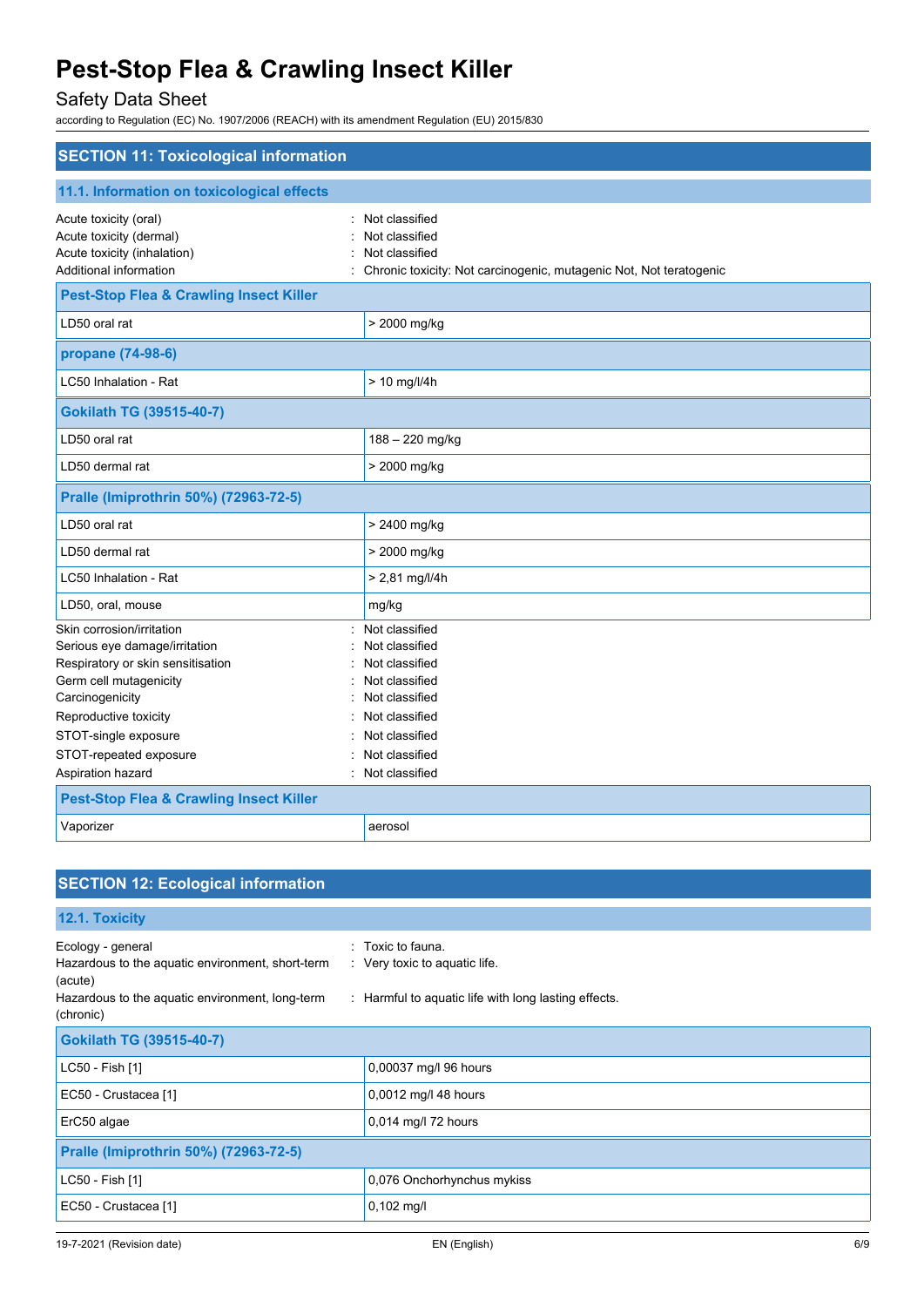## Safety Data Sheet

according to Regulation (EC) No. 1907/2006 (REACH) with its amendment Regulation (EU) 2015/830

| 12.2. Persistence and degradability                |                              |  |
|----------------------------------------------------|------------------------------|--|
|                                                    |                              |  |
| <b>Pest-Stop Flea &amp; Crawling Insect Killer</b> |                              |  |
| Persistence and degradability                      | Biodegradable.               |  |
| propane (74-98-6)                                  |                              |  |
| Persistence and degradability                      | readily degradable in water. |  |
| 12.3. Bioaccumulative potential                    |                              |  |
| No additional information available                |                              |  |
| 12.4. Mobility in soil                             |                              |  |
| No additional information available                |                              |  |
| 12.5. Results of PBT and vPvB assessment           |                              |  |
| No additional information available                |                              |  |
| 12.6. Other adverse effects                        |                              |  |
| No additional information available                |                              |  |

## **SECTION 13: Disposal considerations**

**13.1. Waste treatment methods**

Product/Packaging disposal recommendations : Dispose of this material and its container to hazardous or special waste collection point.

### **SECTION 14: Transport information**

| In accordance with ADR / IMDG / IATA                                                                                             |                                                                                                                                        |                                                                                                              |  |
|----------------------------------------------------------------------------------------------------------------------------------|----------------------------------------------------------------------------------------------------------------------------------------|--------------------------------------------------------------------------------------------------------------|--|
| <b>ADR</b>                                                                                                                       | <b>IMDG</b>                                                                                                                            | <b>IATA</b>                                                                                                  |  |
| 14.1. UN number                                                                                                                  |                                                                                                                                        |                                                                                                              |  |
| <b>UN 1950</b>                                                                                                                   | <b>UN 1950</b>                                                                                                                         | <b>UN 1950</b>                                                                                               |  |
| 14.2. UN proper shipping name                                                                                                    |                                                                                                                                        |                                                                                                              |  |
| AEROSOLS (Propane,<br>Butane, Improthrin TG/<br>Gokilath TG)                                                                     | AEROSOLS (Propane,<br>Butane, Improthrin TG/<br>Gokilath TG)                                                                           | Aerosols, flammable (Propane, Butane, Improthrin TG/ Gokilath TG)                                            |  |
| <b>Transport document description</b>                                                                                            |                                                                                                                                        |                                                                                                              |  |
| UN 1950 AEROSOLS<br>(Propane, Butane,<br>Improthrin TG/ Gokilath<br>TG), 2.1, (D),<br><b>ENVIRONMENTALLY</b><br><b>HAZARDOUS</b> | UN 1950 AEROSOLS<br>(Propane, Butane,<br>Improthrin TG/ Gokilath<br><b>TG), 2.1, MARINE</b><br>POLLUTANT/ENVIRONME<br>NTALLY HAZARDOUS | UN 1950 Aerosols, flammable (Propane, Butane, Improthrin TG/ Gokilath TG), 2.1,<br>ENVIRONMENTALLY HAZARDOUS |  |
| 14.3. Transport hazard class(es)                                                                                                 |                                                                                                                                        |                                                                                                              |  |
| 2.1                                                                                                                              | 2.1                                                                                                                                    | 2.1                                                                                                          |  |
| $\mathbf{z}$                                                                                                                     | Δ                                                                                                                                      |                                                                                                              |  |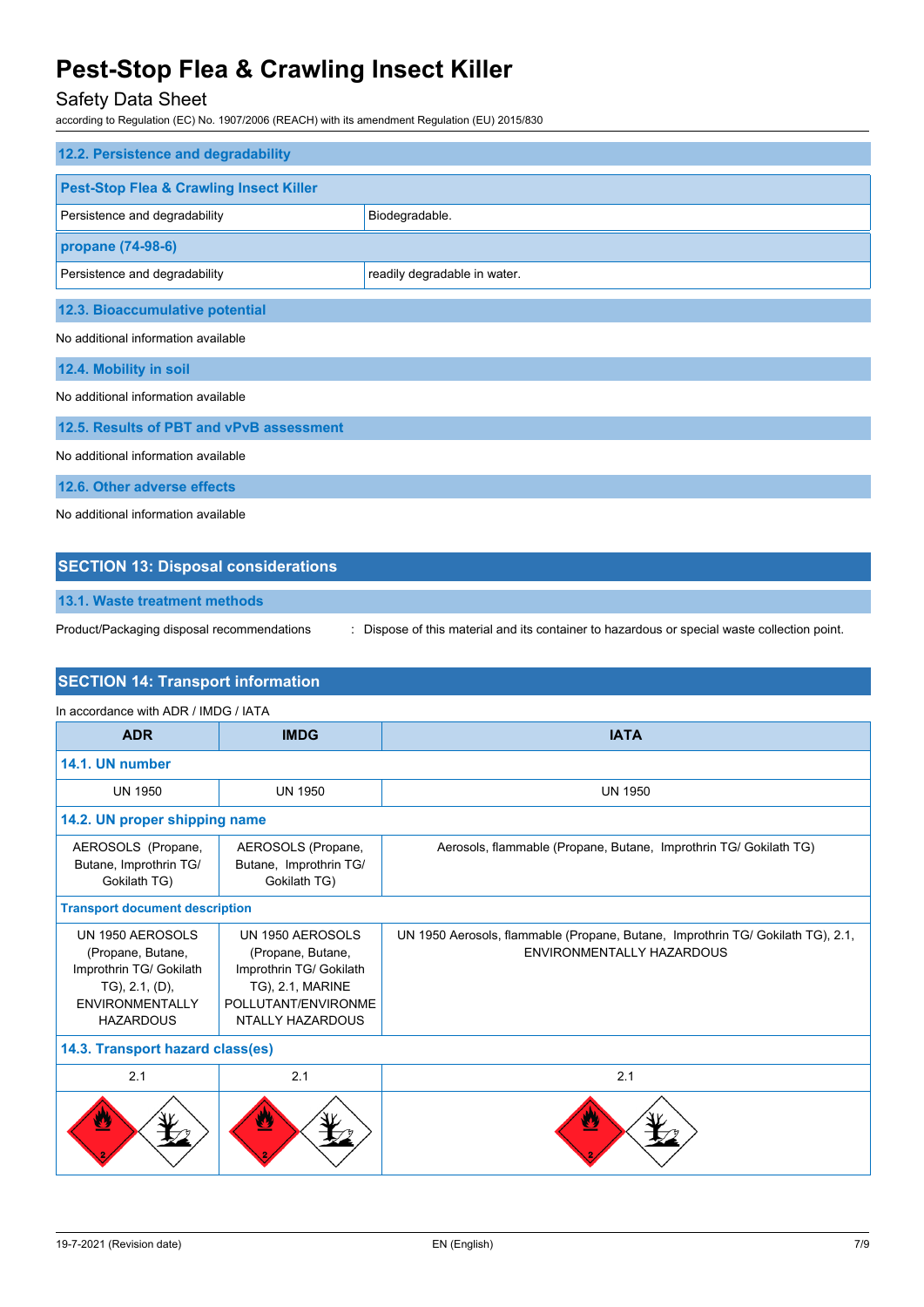Safety Data Sheet

according to Regulation (EC) No. 1907/2006 (REACH) with its amendment Regulation (EU) 2015/830

| <b>ADR</b>                                                                             | <b>IMDG</b>                           | <b>IATA</b>                                                              |
|----------------------------------------------------------------------------------------|---------------------------------------|--------------------------------------------------------------------------|
| 14.4. Packing group                                                                    |                                       |                                                                          |
| Not applicable                                                                         | Not applicable                        | Not applicable                                                           |
| <b>14.5. Environmental hazards</b>                                                     |                                       |                                                                          |
| Dangerous for the<br>environment: Yes                                                  | Dangerous for the<br>environment: Yes | Dangerous for the environment: Yes                                       |
|                                                                                        | Marine pollutant: Yes                 |                                                                          |
| No supplementary information available                                                 |                                       |                                                                          |
| 14.6. Special precautions for user                                                     |                                       |                                                                          |
| <b>Overland transport</b>                                                              |                                       |                                                                          |
| Classification code (ADR)                                                              |                                       | : 5F                                                                     |
| Special provisions (ADR)                                                               |                                       | : 190, 327, 344, 625                                                     |
| Limited quantities (ADR)                                                               |                                       | : 11                                                                     |
| Excepted quantities (ADR)                                                              |                                       | : E0                                                                     |
| Packing instructions (ADR)                                                             |                                       | : P207, LP02                                                             |
| Special packing provisions (ADR)                                                       |                                       | : PP87, RR6, L2                                                          |
| Mixed packing provisions (ADR)                                                         |                                       | MP9                                                                      |
| Transport category (ADR)                                                               |                                       | $\cdot$ 2                                                                |
| Special provisions for carriage - Packages (ADR)                                       |                                       | : V14                                                                    |
|                                                                                        |                                       |                                                                          |
| Special provisions for carriage - Loading, unloading : CV9, CV12<br>and handling (ADR) |                                       |                                                                          |
| Special provisions for carriage - Operation (ADR)                                      |                                       | $\therefore$ S2                                                          |
| Tunnel restriction code (ADR)                                                          |                                       | : D                                                                      |
| <b>Transport by sea</b>                                                                |                                       |                                                                          |
| Special provisions (IMDG)                                                              |                                       | : 63, 190, 277, 327, 344, 959                                            |
| Limited quantities (IMDG)                                                              |                                       | $\therefore$ SP277                                                       |
| Excepted quantities (IMDG)                                                             |                                       | : E0                                                                     |
| Packing instructions (IMDG)                                                            |                                       | : P207, LP02                                                             |
| Special packing provisions (IMDG)                                                      |                                       | $:$ PP87, L2                                                             |
| EmS-No. (Fire)                                                                         |                                       | : F-D                                                                    |
|                                                                                        |                                       |                                                                          |
| EmS-No. (Spillage)                                                                     |                                       | -S-U                                                                     |
| Stowage category (IMDG)                                                                |                                       | None                                                                     |
| Stowage and handling (IMDG)<br>Segregation (IMDG)                                      |                                       | : SW1, SW22<br>SG69                                                      |
|                                                                                        |                                       |                                                                          |
| Air transport                                                                          |                                       |                                                                          |
| PCA Excepted quantities (IATA)                                                         |                                       | $\therefore$ EO                                                          |
| PCA Limited quantities (IATA)                                                          |                                       | : Y203                                                                   |
| PCA limited quantity max net quantity (IATA)                                           |                                       | : 30kgG                                                                  |
| PCA packing instructions (IATA)                                                        |                                       | : 203                                                                    |
| PCA max net quantity (IATA)                                                            |                                       | $: 75$ kg                                                                |
| CAO packing instructions (IATA)                                                        |                                       | : 203                                                                    |
| CAO max net quantity (IATA)                                                            |                                       | : 150kg                                                                  |
| Special provisions (IATA)                                                              |                                       | : A145, A167, A802                                                       |
| ERG code (IATA)                                                                        |                                       | : 10L                                                                    |
|                                                                                        |                                       | 14.7. Transport in bulk according to Annex II of Marpol and the IBC Code |

Not applicable

## **SECTION 15: Regulatory information**

**15.1. Safety, health and environmental regulations/legislation specific for the substance or mixture**

#### **15.1.1. EU-Regulations**

Contains no REACH substances with Annex XVII restrictions